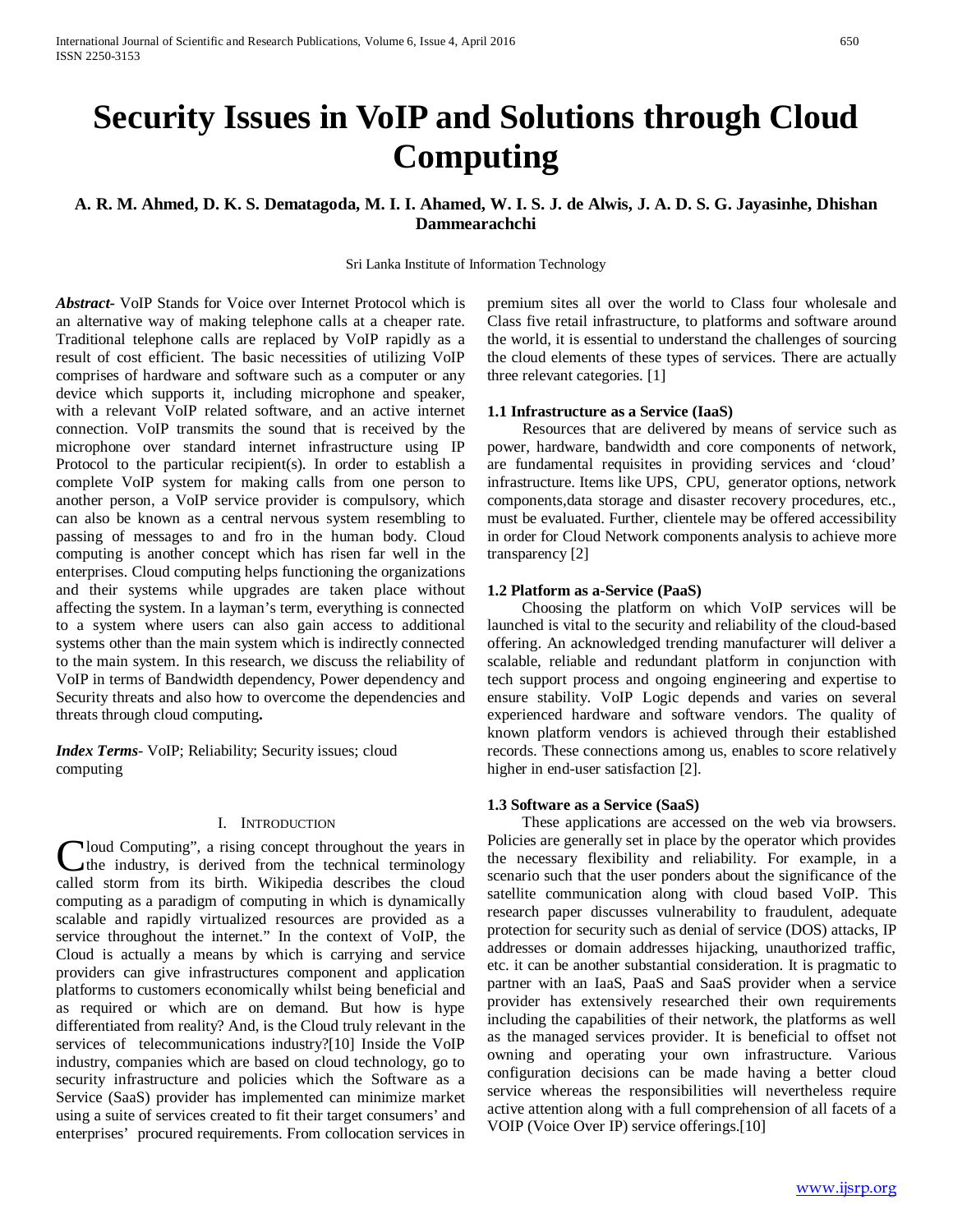#### **VoIP in Cloud communications**

 Cloud communications are Internet-based voice and data communications where telecommunications applications, switching and storage are hosted by a third-party outside of the organization using them, and they are accessed over the public Internet. Cloud services is a broad term, referring primarily to data-centre-hosted services that are run and accessed over an Internet infrastructure. Until recently, these services have been data-centric, but with the evolution of VoIP (voice over Internet protocol), voice has become part of the cloud phenomenon. Cloud telephony refers specifically to voice services and more specifically the replacement of conventional business telephone equipment, such as a Private branch exchange (PBX), with thirdparty VoIP service.

#### II. BACKGROUND AND RELATED WORKS

 At the beginning of the research the development team studied various research papers and documents from various sources. There is no similar existing system for this system. Summary of the findings is follows;

 Cloud based VoIP Application in Aircraft Data Networks [3] is a Research that talked about the importance of the satellite communication along with cloud based VoIP. In this research paper it discussed about the different VOIP protocols named Session Initiated Protocol (SIP), Skinny Client Control Protocol (SCCP) and H.323. Proposed architecture of this research referred to as Cloud based VoIP ADN Architecture (C-VoIP ADNA). First requested data from the flight send to the satellite then the satellite send the request to the ground station situated on the earth. Nearest ground station receives the signal and sends it to the VoIP application running on the cloud. The data is fetched from the cloud; and it is send back to the Storage Area Network (SAN) from where the ground station receives data; then the data is fetched from the cloud, it is send back to the SAN from where the ground station receives it. Using a high speed link all the ground stations are connected to the SAN.

 Metamorphosis in VOIP Cloud Computing Services Used in VOIP [4] using different servers transfer the voice over data network in the traditional VoIP. The servers located on the different geographical areas that hard to transfer the voice over the internet. Over the cloud Voice or data calls can transfer. Using different ISP (Internet Service provider) business servers route the calls to the remote/home office or to the enterprises. To transport voice over data network in the traditional VoIP human voice must be "packetized". When transferring the voices in traditional VOIP using different servers it automatically increases the cost of communication and decreases the graph of quality of service. This research discussed about the way that to provide the good quality service to transfer the voice over the network.

 Security and Privacy in Cloud Computing: A Survey [1] this is a survey for identifying the security and privacy status of cloud computing. This research investigates the security and privacy concerns current cloud computing systems. Cloud computing used to refer both applications delivered as services over the internet. Most of the users haven't correct idea about the security of the cloud computing, it allows providers to develop

some functions such as scalability, availability, reliability, performance and etc. for make it more user friendly.

 Cloud Computing Security – Trends and Research Directions [1] this research divides the common security issues around the cloud computing into four main categories as follows. Cloud infrastructure, platform and hosted code- This category discussed about possible virtualization, storage and networking vulnerabilities. And this covered vulnerabilities that may be contained in the cloud software hosted code and platform stack, which gets immigrated to cloud and also the physical data- center security aspects.

 Data- In this category concerns about the function as follows; data remanence, data integrity, data lock in data provenance, data confidentiality and user privacy.

 Compliance- According to its size and disruptive influence, cloud is tempting attention from regulatory agencies, especially around data location and security audit.

 Access – This includes the content around cloud access, user identity management and encrypted data communication.

 Cloud Computing: Issues and Challenges [5] This research discussed about the current adoption associated with numerous challenges in Cloud Computing named Costing Model, Service Level Agreement, multi-tenancy model, what to migrate and Charging Model. A number of cloud computing are essential to the level difference. Before choosing the best IT resources and assets needed to keep an organization. In - house IT assets and capabilities to perform their basic functions and activities related to the outsourcing of cloud while. Data Security and Privacy Protection Issues in

 Cloud computing [6] according to this research can identified the many security issues related with cloud computing. Some of the safety issues can be mentioned as follows; long-term viability, data segregation, Privileged user access, investigative support, regulatory compliance, data location and recovery. Traditional data security and privacy protection is similar to the content of data security and privacy protection in cloud. And also is related in every stage of the data life cycle.

 VoIP Security [7] A VoIP deployment faces a various threats from different networking layers and trusted areas within the network. According to this research attacks that VoIP network faced can be categorized as follows:

 VoIP Application Level Attacks, Eavesdropping, Call Hijacking, Message Integrity, Toll Fraud, Resource exhaustion and Denial of and etc. Non Trusted Identities, VoIP Protocols Design Flaws, Functional protocol testing or Fuzzing, Availability, Attacks against the underlying VoIP devices' Operating System, Configuration Weaknesses in VoIP devices, Physical access are some of other attacks that VOIP network faced.

 Security Challenges in Cloud Computing According to this research in cloud computing there are two major challenges named security and privacy. Virtual environment of cloud computing lets user access computing power that violate that contained within their physical world. User has to transfer data throughout the cloud for entering this virtual environment. There are several areas in Information security can be discussed, such as Losing control over data, Data Integrity, Risk of Seizure, Incompatibility Issue, Constant Feature Additions, Failure in Provider's Security, Cloud Provider Goes Down are some of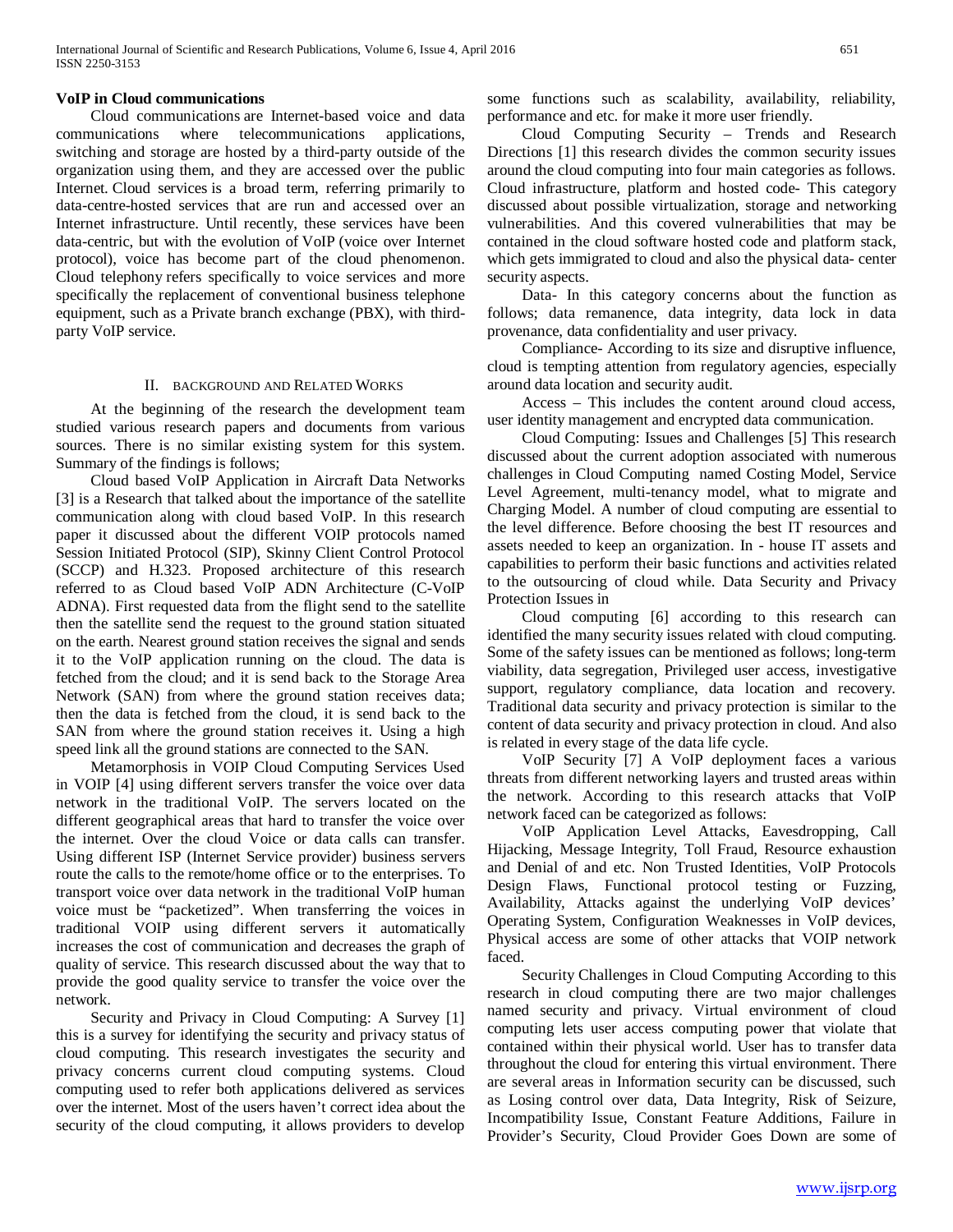Information security issues can be faced. And there are network security issues also with the cloud computing when transmitting the data. The issues can listed as follows; Distributed Denial of Service (DDOS) Attack, Man in the Middle Attack, IP Spoofing, Port Scanning, Packet Sniffing and etc [8].

 A Review on Cloud Computing: Design Challenges in Architecture and Security in this Research paper discussed about the design challenges in cloud computing architecture and the security challenges that can faced.by using the cloud computing most of the business companies deducted their It cost. But most of the times the cloud based computing environment easily hacked by the other users [3]. As a solution Most of the times it can be encrypt the data. But in cloud computing it's hard to encrypt it. So no security for the system users who used the cloud based computing environment [9].

 A Survey on Security Issues in Cloud Computing in this research Define and analyze the several unresolved issues threatening to the Cloud computing. Cloud servers deny the access to data lying in the cloud in any sort of internet breakdown. Sometimes the whole system had been down for hours. There are several network attacks in cloud computing environment such as DNS attacks, SNIFFER attacks, Issue of Reused IP Address, BGP prefix hijacking. In Application level security this research discussed about Security concerns with the hypervisor, Denial of service attacks, Distributed denial of service attacks, Cookie poisoning, Hidden field manipulation, Backdoor and debug options and etc. This research discussed about the various solutions against to this attacks [4].

## III. RESULTS AND DISCUSSION

 In Voice over Internet Protocol (VoIP) the voice is transmitted as compressed packets and delivered by a decompression algorithm and this has to be taken place in a very short amount of time maybe milliseconds if this is not done properly the quality of the VoIP is affected sometimes the sender may echo his own voice. VoIP is highly dependable on the Bandwidth, VoIP normally does not work over a dialup connection, and it works great on a mobile broadband or a wireless network or a cellular connection.

 VoIP does not work if there is no active internet connection it means that if there is no internet then the user cannot communicate through VoIP. Poor connection is also a major disadvantage, when using VoIP if the connection quality is not good the user will not be able to communicate with the other party and the user will end up hating the technology and the network provider. Using a shared connection in VoIP also affect the quality of the VoIP calls, if the user is connected over a high speed broadband connection its effect will be minimum also if there are several users connected through the connection each user will be using the bandwidth and it leaves the user a little bandwidth which will not be enough to reach the quality VoIP calls.

 To communicate through VoIP it also needs electrical power, if there is a power interruption the modem, router will not work so the user will not be able to use the service, although UPS (Uninterrupted Power Supply) is available it will allow the user to connect to the internet only for a certain period of time.

There are several security threats concerned to VoIP theft of the service is a threat where the hacker steals the service while the cost is passed to another person, Eavesdropping or interception of calls is also a major security threat where the hacker steals confidential information about the users and uses them for his needs, DOS attack Denial Of Service is an attack on a network, the hacker floods the target network and disrupts the service of the user, through this the hacker gained the control of administration privileges of the service. Call tampering involves the tampering a call in progress in this the hacker send noise packets to the network and affects the quality of the VoIP call it causes a long silent in calls and delayed response from the receiver from the other end. Man in the middle is also a security threat where the hacker alters the signal by sending SIP (Session Initiating Protocol) messages and possibly altering the communication between two parties who think that they are directly connected to each other .The above security threats can be overcome, as a counter measure the user can use encryption, use secure wireless network, physical security like firewall or use a authentication method in VoIP protocol.

 When looking the mentioned problems regarding the reliability of VoIP systems, Backup power is important for an uninterrupted network connection this will help to retain the internet connection in the router or the broadband device if there is a power failure. Broadband bonding is joining multiple bandwidth lines to increase the bandwidth of the connection and also acts as a backup in case one connection fails. Using a dedicated network for VoIP connection allows the user to be secure from any virus or attacks, by connecting it to a firewall the user can allow only the specific protocols required for VoIP communication and block the others. Using separate lines for internet and voice will allow the user to use VoIP with high quality bandwidth.

## IV. CONCLUSION

 As a conclusion, we've briefly discussed in this research paper about VOIP and Cloud computing, several dependencies in VOIP such as Bandwidth and Power and the security threats and how to overcome these issues by using Cloud Computing technology. Literature review emphasizes mainly about cloud based VOIP applications, the importance of the VoIP services and traditional methods of VoIP, Classifying Cloud computing into four parts and the Data security of Cloud computing and VoIP security. By doing the background research works of the Literature review, we briefly discussed about the importance of the above topics, as well as the problems which can be solved using our new system. Furthermore, we discussed how Cloud computing could affect VoIP as infrastructure, platform and software categories. Therefore, it is important to know that by using the Cloud computing, especially Cloud communications in VoIP could help to deduct the dependencies in VoIP and reduce the risk of current security threats in VoIP. This would be a vital concern in future and by solving these, it would help to get the maximum benefit out from the VoIP system using cloud computing.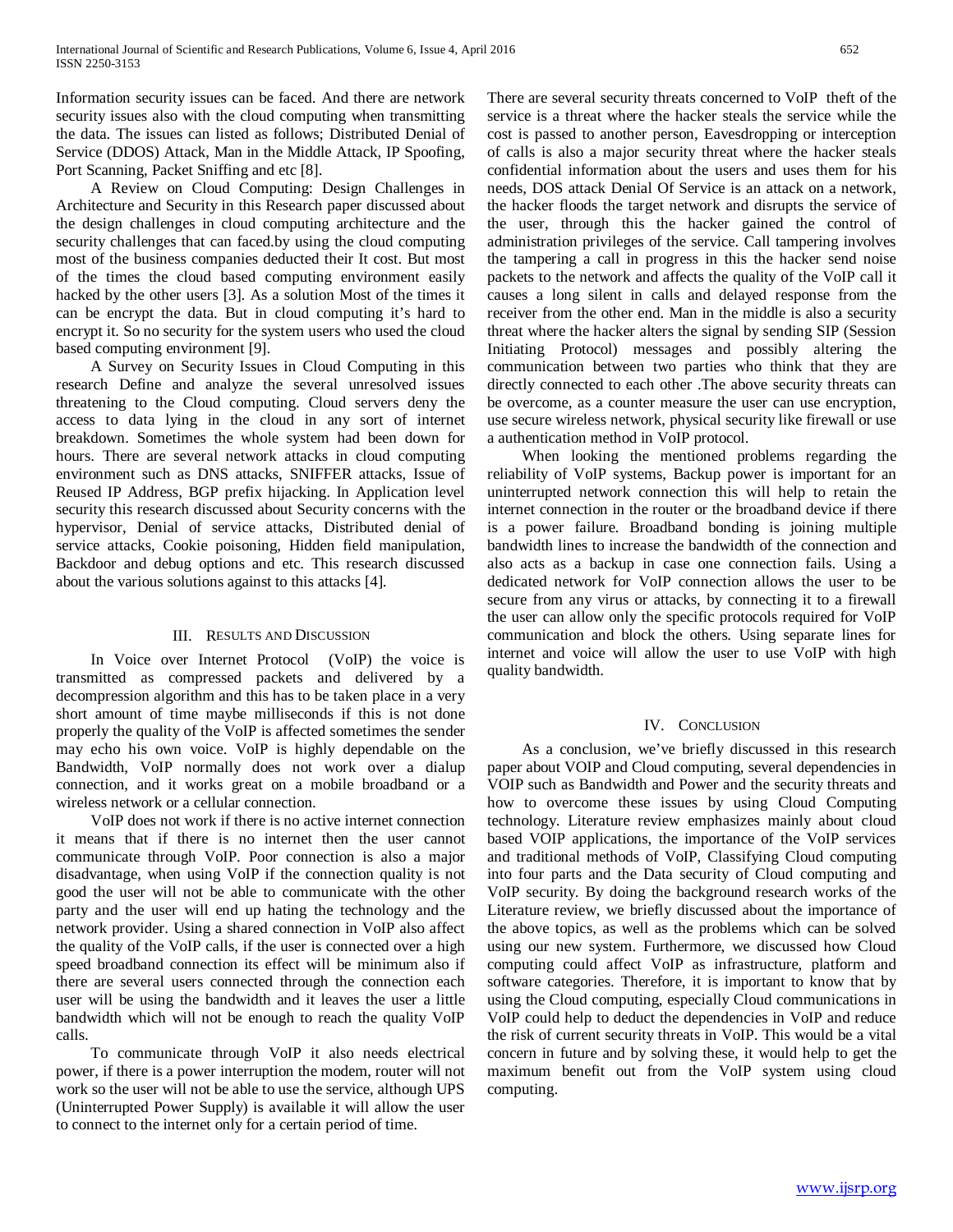#### V. FUTURE WORK

#### **VoIP Bandwidth**

 VOIP Bandwidth consumption naturally depends on the codec used. When calculating bandwidth VOIP, one can't assume that every channel is used all the time. Normal conversation includes a lot of silence, which often means no packets are sent at all. So even if one voice call sets up two 64 Kbit RTP streams over UDP over IP over Ethernet the full bandwidth is not used at all times.

## **VoIP Threat**

 1) Social threats are aimed directly against humans. For example, misconfigurations, bugs or bad protocol interactions in VoIP systems may enable or facilitate attacks that misrepresent the identity of malicious parties to users. Such attacks may then act as stepping stones to further attacks such as phishing, theft of service, or unwanted contact (spam).

 2) Eavesdropping, interception, and modification threats cover situations where an adversary can unlawfully and without authorization from the parties concerned listen in on the signaling (call setup) or the content of a VoIP session, and possibly modify aspects of that session while avoiding detection. Examples of such attacks include call re-routing and interception of unencrypted RTP sessions. [11]

 3) Denial of service threats have the potential to deny users access to VoIP services. This may be particularly problematic in the case of emergencies, or when a DoS attack affects all of a user's or organization's communication capabilities (i.e., when all VoIP and data communications are multiplexed over the same network which can be targeted through a DoS attack). Such attacks may be VoIP-specific (exploiting flaws in the call setup or the implementation of services), or VoIPagnostic (e.g., generic traffic flooding attacks). They may also involve attacks with physical components (e.g., physically disconnecting or severing a cable) or through computing or other infrastructures (e.g., disabling the DNS server, or shutting down power)

 4) Service abuse threats covers the improper use of VoIP services, especially (but not exclusively) in those situations where such services are offered in a commercial setting. Examples of such threats include toll fraud and billing avoidance.[12]

 5) Physical access threats refer to inappropriate/unauthorized physical access to VoIP equipment, or to the physical layer of the network (following the ISO 7-layer network stack model).

 6) Interruption of services threats refer to non-intentional problems that may nonetheless cause VoIP services to become unusable or inaccessible. Examples of such threats include loss of power due to inclement weather, resource exhaustion due to over-subscription, and performance issues that degrade call quality.

#### ACKNOWLEDGMENT

 We would like to acknowledge with gratitude to every single personal who supported us to discover about Cloud computing, VOIP and every related topic. Special thank will be given to Mr. Dhishan Dhammearatchi who supervised us on this research to have a successful outcome.

#### **REFERENCES**

- [1] Z. Tari, "Security and Privacy in Cloud Computing," in IEEE Cloud Computing, vol. 1, no. 1, pp. 54-57, May 2014. Available at: http://ieeexplore.ieee.org/stamp/stamp.jsp?tp=&arnumber=6848730&isnum ber=6848686[Accessed:20.02.2016].
- [2] A. Behl and K. Behl, "An analysis of cloud computing security issues," Information and Communication Technologies (WICT), 2012 World Congress on, Trivandrum, 2012, pp. 109-114. Available at: http://ieeexplore.ieee.org/stamp/stamp.jsp?tp=&arnumber=6409059&isnum ber=6409038 [Accessed:20.02.2016].
- [3] "Analysis of Security Issues in Cloud Computing", INTERNATIONAL JOURNAL ON Advances in Information Sciences and Service Sciences, vol. 5, no. 5, pp. 493-500, 2013. Available at: http://jisajournal.springeropen.com/articles/10.1186/1869-0238-4-5 [Accessed:20.02.2016].
- [4] A. Jasti, S. Mohapatra, B. Potluri and R. Pendse, "Cloud computing in Aircraft Data Network," Integrated Communications, Navigation and Surveilance Conference (ICNS), 2011, Herndon, VA, 2011, pp. E7-1-E7-8. Available at: http://ieeexplore.ieee.org/stamp/stamp.jsp?tp=&arnumber=5935273&isnum ber=5935117 [Accessed:20.02.2016].
- [5] SA Patinge, PD Soni, "Metamorphosis in VOIP Cloud Computing Services Used in VOIP" ,vol 2, issue 2, February 2013, Available at: http://ijaiem.org/Volume2Issue2/IJAIEM-2013-02-28-057.pdf [Accessed:20.02.2016]
- [6] T. Dillon, C. Wu and E. Chang, "Cloud Computing: Issues and Challenges," Advanced Information Networking and Applications (AINA), 2010 24th IEEE International Conference on, Perth, WA, 2010, pp. 27-33. Available at:

http://ieeexplore.ieee.org/stamp/stamp.jsp?tp=&arnumber=5474674&isnum ber=5474664.

[Accessed:20.02.2016].

- [7] D. Chen and H. Zhao, "Data Security and Privacy Protection Issues in Cloud Computing," Computer Science and Electronics Engineering (ICCSEE), 2012 International Conference on, Hangzhou, 2012, pp. 647- 651. Available at: http://xa.yimg.com/kq/groups/2584474/417972861/name/NDU-1.pdf [Accessed:20.02.2016].
- [8] DC Sicker, T Lookabaugh, VoIP Security,2004,Available at: http://146.163.150.3/~wwhite/Caballero/Sicker\_ACMQueue2004.pdf [Accessed:20.02.2016].
- [9] "Cloud Computing voip-info.org", Voip-info.org, 2016. [Online]. Available: http://www.voip-info.org/wiki/view/Cloud+Computing. [Accessed: 18.03.2016].
- [10] "nexogy", nexogy, 2016. [Online]. Available: https://nexogy.wordpress.com/. [Accessed: 20- Mar- 2016].
- [11] T. Saadawi and L. Jordan, "Full text of "Cyber Infrastructure Protection"", Archive.org, 2016. [Online]. Available: http://archive.org/stream/CyberInfrastructureProtection\_112/10- Cyber\_djvu.txt. [Accessed: 19- Mar- 2016].
- [12] A. Keromytis, "A Comprehensive Survey of Voice over IP Security Research", IEEE Communications Surveys & Tutorials, vol. 14, no. 2, pp. 514-537, 2012.

#### **AUTHORS**

**First Author –** A. R. M. Ahmed, Undergraduate, Sri Lanka Institute of Information Technology, Email: mushtaq.ahamed.ar@gmail.com

**Second Author –** D. K. S. Dematagoda, Undergraduate, Sri Lanka Institute of Information Technology, Email: kris.sanjeewa@gmail.com